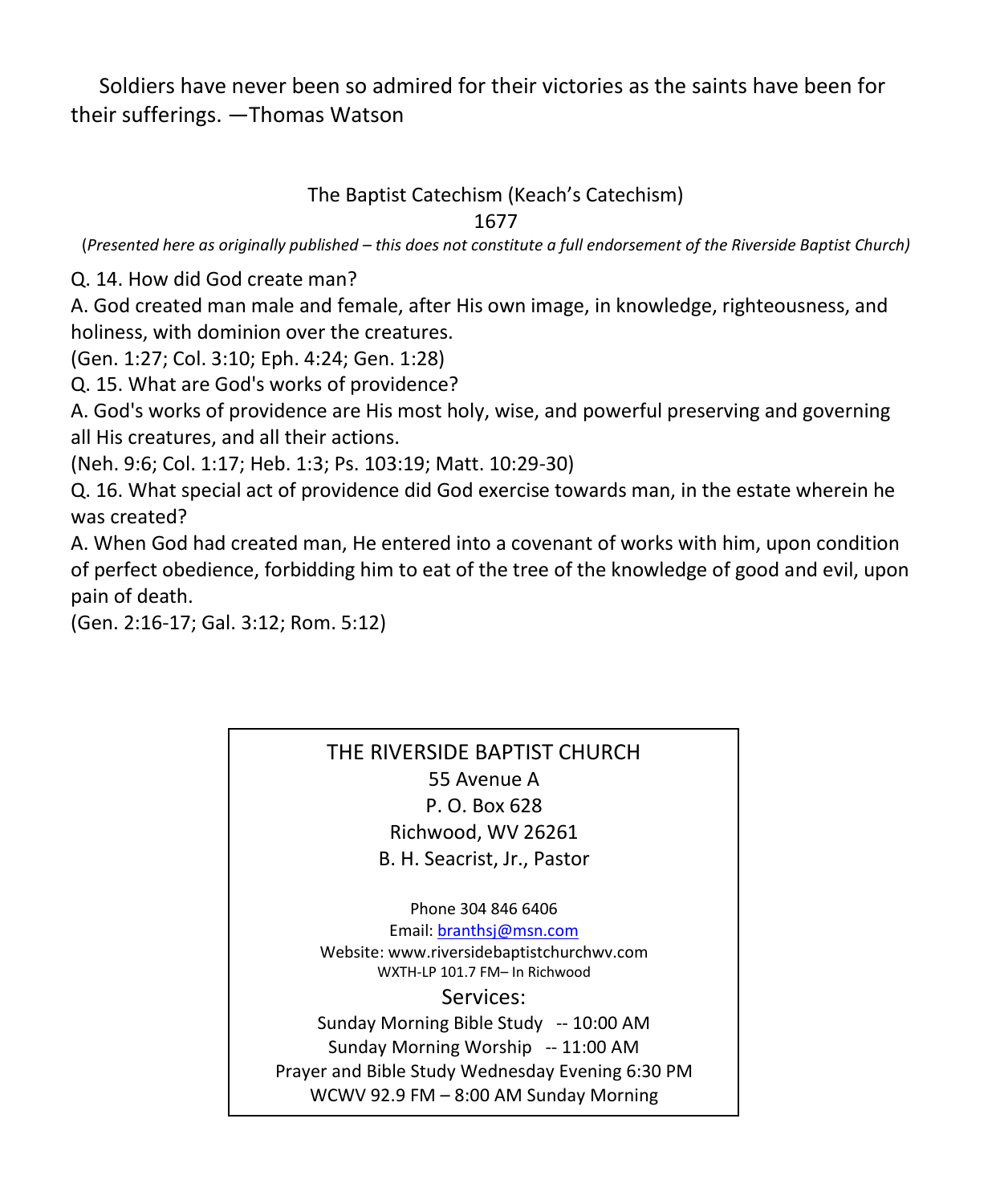Volume 15, No. 21 May 22, 2022

---------------------------------------------------------------------------------------------------------------------------------------------

## CONSIDER HIM

*For consider him that endured such contradiction of sinners against himself, lest ye be wearied and faint in your minds. Ye have not yet resisted unto blood, striving against sin. (Hebrews 12:3-4).*

The course of evil seems to be unfolding at a faster pace than ever before. To remain undaunted at what we are confronted with would not be possible apart from faith and the assuring presence of our Blessed Lord. If we think in quantitative terms, we are greatly outnumbered. The precepts of righteousness are being shouted down and the pride of man seems to prevail in every corner of the land. There is indeed a famine of the hearing of the Word of God. We are witnessing things that many of us believed could never happen and yet, here we are in the midst of moral collapse as well as the collapse of all aspects of a wellordered society. These things surely are not new. It is certain that the writer of Hebrews sensed such opposition toward them and against Christ whom they preached. And so, he would encourage in citing the example of Christ. The writer here directs their attention to Christ Himself as the only means to head off such weariness and fainting in their minds. They are directed to "consider Him."

The intent of the evil one is to distract the attention of the masses in such a way as to prevent them from receiving the seed that falls by the wayside. It is rather the evil intent to flood the mind with personal issues and to direct them in the way of immoral outrage. It is the evil design to make these things to be primary in thought and action. Therefore, we have those marching the streets, justifying criminal behavior, and defying any rule of law, let alone God's Law. With the anger exhibited by such as these they would not be deterred from shedding the blood of believers and feeling justified. It has happened before.

As believers, we have the gift of discernment whereby we can sense that which is clearly not of Christ. We are not "ignorant of Satan's devices." We do not see these things as merely wrong, we see them as offensive to God and their intent is frightening. I have heard many say that they just "do not follow the news because it is too distressing." That doesn't make the bad things go away. It is important that we know of the movements of the enemy but more important that we consider the remedy provided by our Lord.

John Gill, in commenting on this passage, first directed attention to the many ways that Christ is to be considered. He would have us consider Him and His greatness as He is identified to us as God, as the Son of God, as the heir of all things. Then Dr. Gill directed attention to His offices as prophet, priest, and King. He would further see Him as the exclusive Savior of lost sinners. He is to be seen as the commander of the people and as the Apostle and High Priest of our profession. He would then have us to see Him in His human nature and His conversation in this world and what He suffered for men. He was witnessed to be pure and holy in all His ways as well as harmless and innocent. He was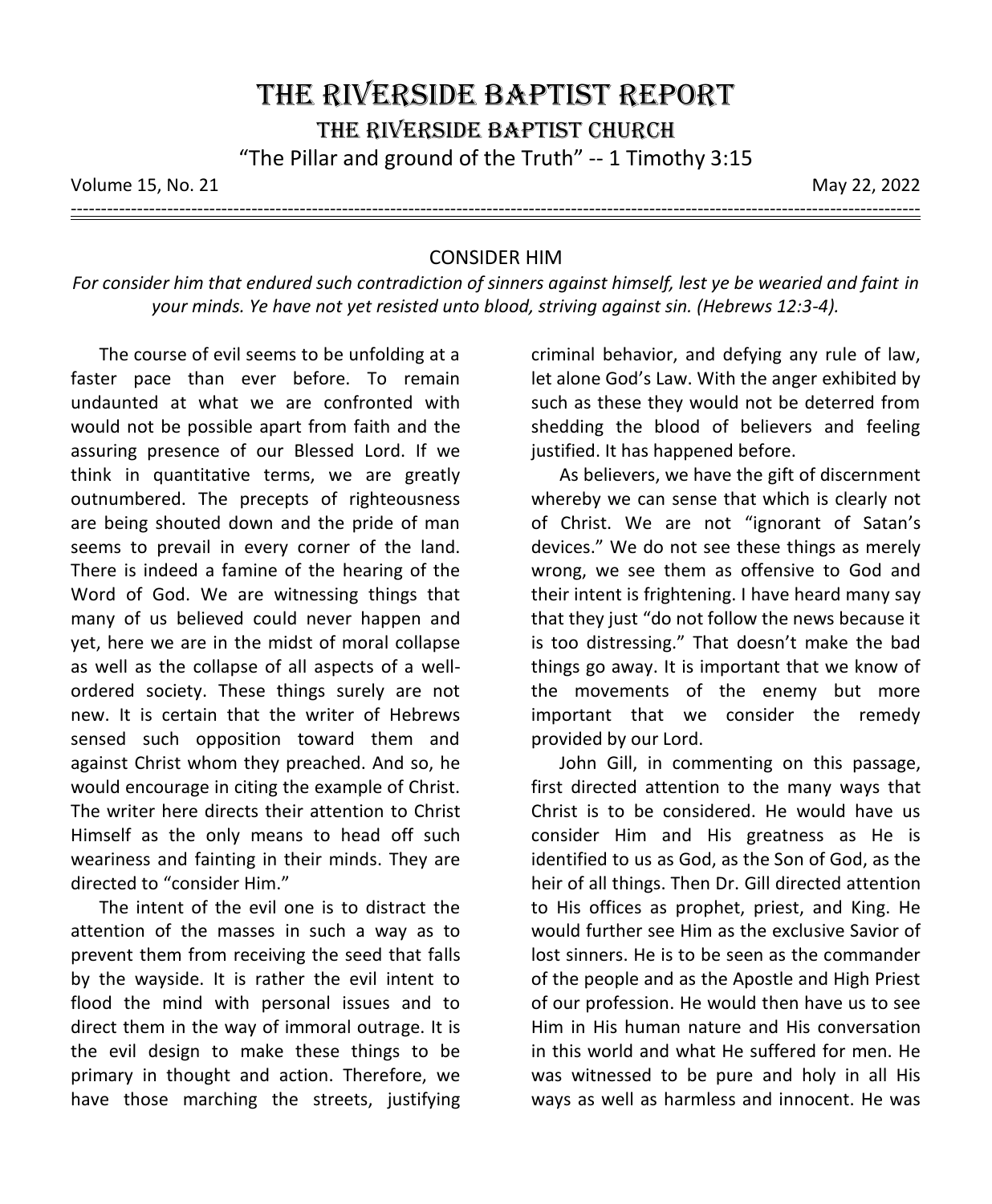meek and lowly, and He went about doing good to the souls of men. He then suffered and died and is now glorified. This is a wonderful description of things to consider as to our Lord's person and work.

The word here translated "consider" is used only here in our KJV. It is distinguished from the word used in Hebrews 3:1 where the thought is to observe fully, to behold, to discover, to perceive. Here the word means to analyze as it relates to the objective of the writer. Thus, we do well to look to Gill's treatment above and then to analyze what transpired in the life of Jesus our Lord.

The word is very clear here that the contradiction of sinners was against Himself. The writer is then telling us to compare our lives with that of Jesus and notice what He had to contend with in the pursuit of our salvation. Kistemaker wrote: "The writer reveals himself to be an excellent pastor. He knows the tendency to look at the Christian and not at the Christ. Introspection causes spiritual weariness and discouragement but looking at Jesus renews the Christians strength and boosts his courage." It is of great importance that we notice here that Jesus "endured" the contradiction of sinners. He was not as one unaffected by what He suffered.

Thus, we read that they denied His deity and reacted violently at His claim to being the Son of God. They put their own misplaced views of the Sabbath in opposition to His displays of mercy in the healing of the sick and infirmed. They accused Him of working the works of the devil. They were derisive to the thought of His being a prophet and especially of being that One of whom Moses spoke. They accused Him on the basis of His contacts with sinners refusing to believe that it was to their salvation for which they had no offering. Ultimately, they pursued Him to the cross which opened Him to even more contradiction of sinners – the masses, Pilate, the Roman soldiers.

It is both evident and essential that He "resisted unto blood." The writer of Hebrews is here asking that a comparison be made. And then that we be encouraged to "consider Him" and so not to succumb to weariness and fainting of mind. This chapter begins with some of the most encouraging words. We are first to look to the "cloud of witnesses" that have gone before and have endured. After their example we are to "run with patience the race that is set before us. Hebrews 12:1. As we run, we are to be looking unto Jesus and the objective of joy before Him such that He "endured the cross, despising the shame, and is set down at the right hand of the throne of God." Hebrews 12:2.

It behooves us then to consider (analyze) every aspect of both His being and existence and the endurance exhibited in His earthly sojourn. We do so that we might realize that our suffering and the contradiction we face is nothing compared to His. We may indeed be called on to resist unto blood, but we may be assured that our Champion has gone before. The songwriter said it well: Oh, the cross has wondrous glory; oft I've proved it to be true. / When I'm in the way so narrow, I can see a pathway through; / And how sweetly Jesus whispers, "Take the cross, thou needst not fear, / For I've trod the way before thee, and the glory lingers near. *bhs*

The weakest faith gets the same strong Christ as does the strongest faith.

—Sinclair Ferguson

My security as a Christian does not reside in the strength of my faith but in the indestructibility of my Savior. —Sinclair Ferguson